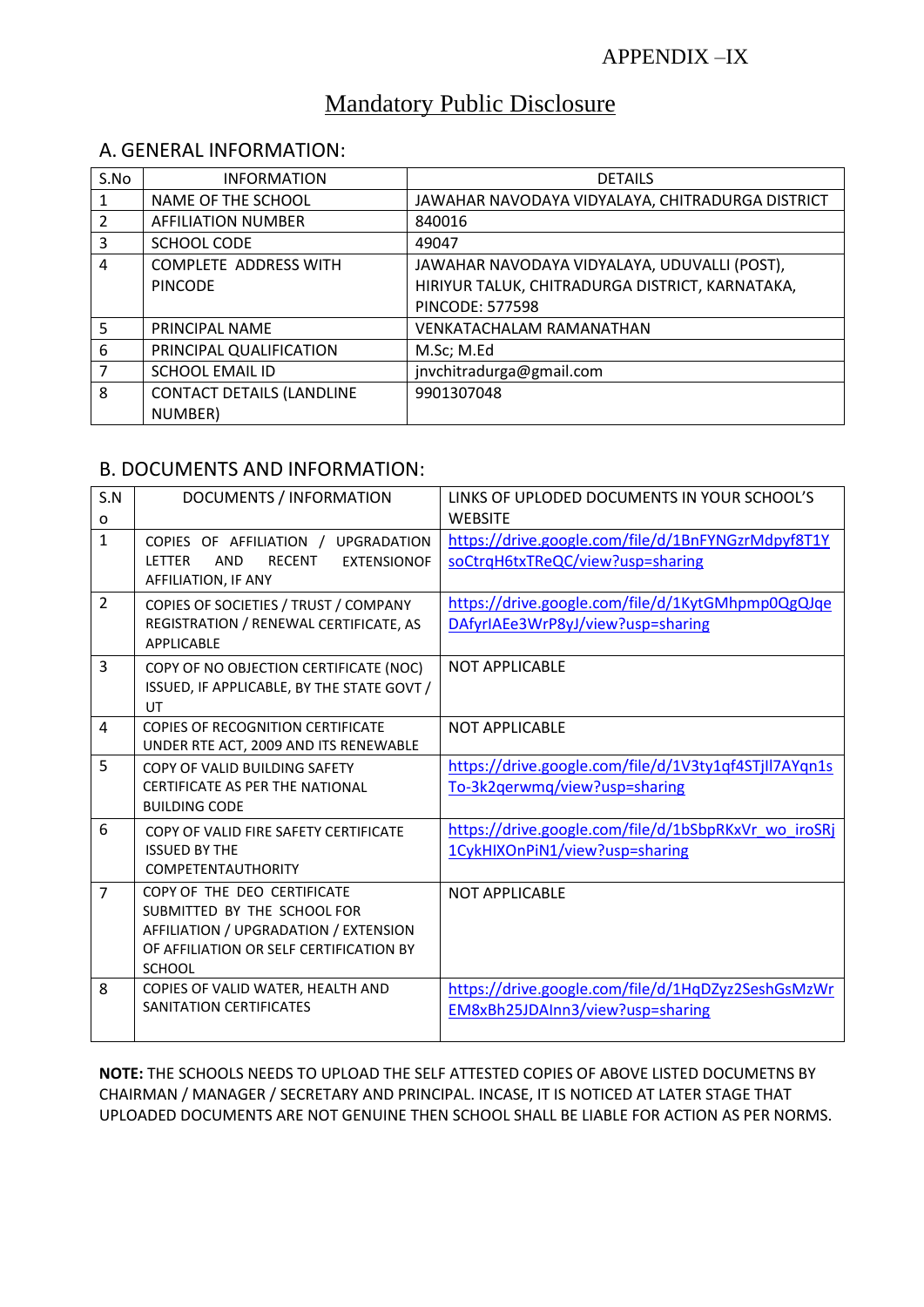# C. RESULTS AND ACADEMICS:

| S.N<br>O       | DOCUMENTS / INFORMATION                                               | LINKS OF UPLODED DOCUMENTS IN YOUR SCHOOL'S<br><b>WEBSITE</b>                                                    |
|----------------|-----------------------------------------------------------------------|------------------------------------------------------------------------------------------------------------------|
| $\mathbf{1}$   | FEE STRUCTURE OF THE SCHOOL                                           | https://drive.google.com/file/d/1ayl02642IGigfJ49Sp<br>AnLsdsATn5Y0jp/view?usp=sharing                           |
| $\overline{2}$ | ANNUAL ACADEMIC CALANDER                                              | https://drive.google.com/file/d/1FGU6AVAb5TG2MT<br>1rUbKS2rEGHfknHfRk/view?usp=sharing                           |
| 3              | LIST OF SCHOOL MANAGEMENT<br>COMMITTEE (SMC)                          | https://www.navodaya.gov.in/nvs/nvs-<br>school/CHITRADURGA/en/administration/Vidyalaya-<br>Management-Committee/ |
| $\overline{a}$ | LIST OF PARENTS TEACHERS ASSOCIATION<br>(PTA) MEMBERS                 | https://drive.google.com/file/d/1 80dfpOgwYTGVyrR<br>7acyCZrVTGDvJ0jz/view?usp=sharing                           |
| 5              | LAST THREE YREARS RESULT OF BOARD<br>EXAMINATION AS PER APPLICABILITY | Given Below                                                                                                      |

RESULT CLASS: X

| S.No | YEAR | No. of REGISTERED | No. of STUDENTS | <b>PASS</b> | <b>REMARKS</b> |
|------|------|-------------------|-----------------|-------------|----------------|
|      |      | <b>STUDENTS</b>   | <b>PASSED</b>   | PERCENTAGE  |                |
|      | 2019 | 80                | 80              | 100%        |                |
|      | 2020 | 76                | 76              | 100%        |                |
|      | 2021 | 80                | 80              | 100%        |                |

#### RESULT CLASS: XII

| S.No | YEAR | No. of REGISTERED | No. of STUDENTS | <b>PASS</b> | <b>REMARKS</b> |
|------|------|-------------------|-----------------|-------------|----------------|
|      |      | <b>STUDENTS</b>   | <b>PASSED</b>   | PERCENTAGE  |                |
|      | 2019 | 34                | 34              | 100%        |                |
|      | 2020 | 26                | 26              | 100%        |                |
|      | 2021 | 44                | 44              | 100%        |                |

# D. STAFF (TEACHING):

| S.No. | <b>INFORMATION</b>                | <b>DETAILS</b>                  |
|-------|-----------------------------------|---------------------------------|
| 1     | <b>PRINCIPAL</b>                  | <b>VENKATACHALAM RAMANATHAN</b> |
| 2     | TOTAL NUMBER OF TEACHERS          |                                 |
|       | <b>PGT</b>                        | 5 (REGULAR) + 4 (CONTRACT)      |
|       | TGT                               | 12 (REGULAR) + 2 (CONTRACT)     |
|       | <b>PRT</b>                        | <b>NIL</b>                      |
| 3     | <b>TEACHERS SECTION RATIO</b>     | 1:1.71                          |
| 4     | DETAILS OF SPECIAL EDUCATOR       | <b>NIL</b>                      |
| 5     | DETAILS OF COUNSELLOR AND WELNESS | MALE COUNSELLOR -1              |
|       | <b>TEACHER</b>                    | <b>FEMALE COUNSELLOR -1</b>     |

## E. SCHOOL INFRASTRUCTURE:

| S.No | <b>INFORMATION</b>                          | <b>DETAILS</b>        |
|------|---------------------------------------------|-----------------------|
|      | TOTAL CAMPUS AREA OF THE SCHOOL (IN SQUARE  | 121405 sq mtr         |
|      | MTR)                                        |                       |
|      | NO. AND SIZE OF THE CLASS ROOMS (IN SQ MTR) | 50.4 sq mtr           |
|      | NO. AND SIZE OF LABORATORIES INCLUDING      | 5, each 115.05 sq mtr |
|      | COMPUTER LABS (IN SQ FT)                    |                       |
|      | <b>INTERNET FACILITY</b>                    | Yes, 10Mbps           |